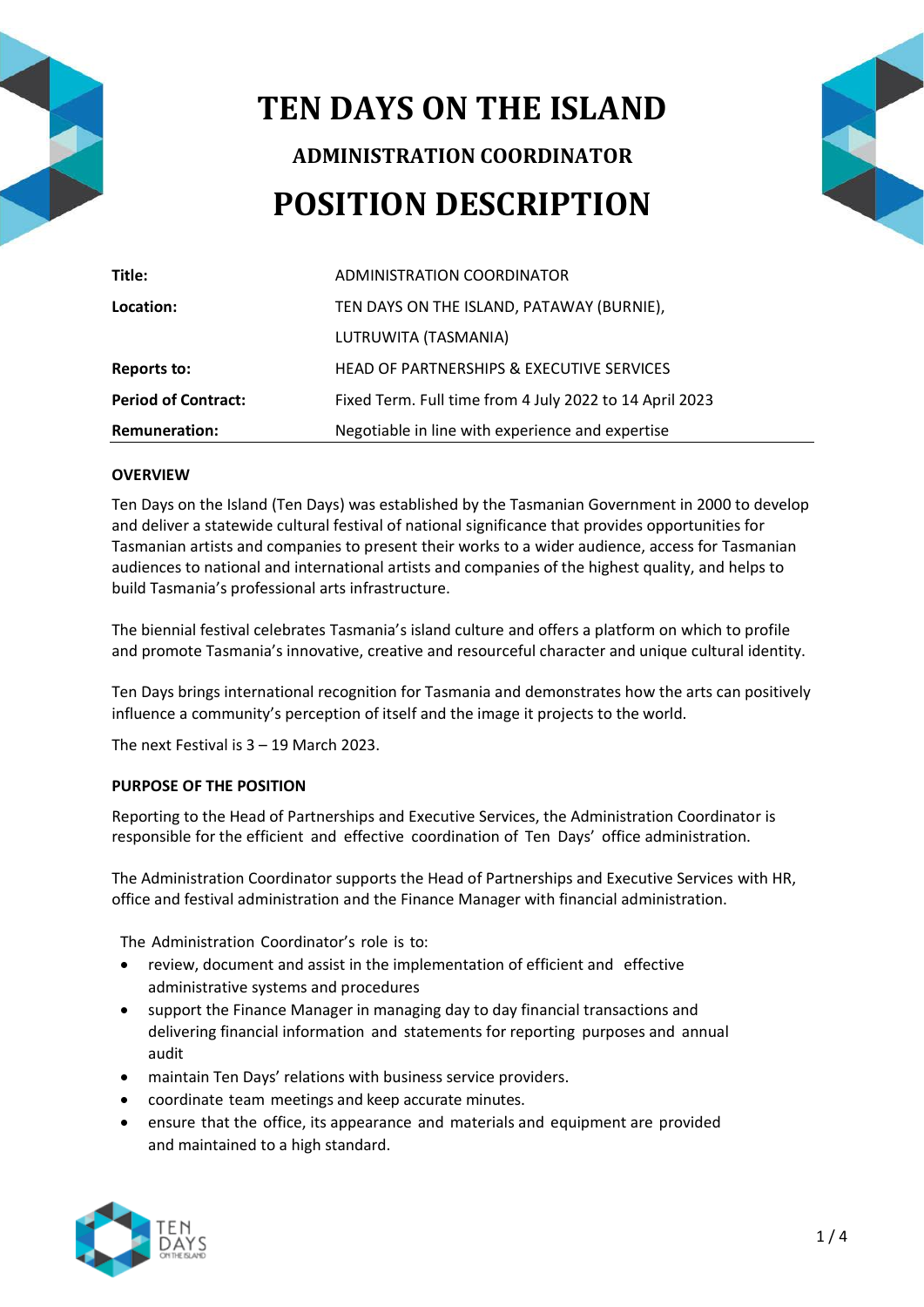## **DUTIES AND RESPONSIBILITIES**

## **Finance**

- support the Finance Manager with the weekly Synopsis of Cash Flow, credit card/debit card receipts and reconciliations, setting up team members with debit cards and the Ten Days' festival box office, bar and event reconciliations
- undertake Ten Days' bookkeeping, ensuring that all transactions are entered appropriately and in a timely manner, including invoicing and payments, and the processing of staff expense and Per Diem claims
- maintain all general office contracts including telephone, IT, cleaning, garbage and recycling services.

# **Customer Service, Ticketing and Box Office**

- act as the primary point of contact in the Ten Days' Burnie office, answering and responding to general enquiries by telephone, email and post, and greeting visitors to the office
- Assist with Ten Days' customer service portal Freshdesk
- support the Ticketing Services Manager and team to ensure effective implementation of the Ten Days' ticket sales strategies

# **Board and Board Committee Administration**

• in collaboration with the Head of Partnerships and Executive Services, support the administration of Ten Days' Board and Board Committees, including the coordination of meetings, arranging accommodation as required, and assisting with meeting venue and catering requirements.

# **General Administration**

- In consultation with the Head of Partnerships and Executive Services maintain all administrative, operations and finance-related records, filing and archival systems and contact databases, especially with respect to all financial institutions, auditors, funding partners, donors, corporate partners, key stakeholders, government agencies, vendors and suppliers, and customers.
- work collaboratively with all Ten Days' team members to ensure open and clear communication is maintained across the organisation
- attend all team meetings and take accurate minutes to upload to SharePoint.
- respond to telephone enquiries and responding to or disseminating general email correspondence.
- mail collection & posting
- maintain stationery supplies.
- coordinate room and resource bookings.
- ensure all office equipment (computers, telephones, printers and photocopier) is maintained in good working order.
- ensure all office, kitchen and cleaning supplies are provided and refreshed as needed, including supplies of milk, tea, coffee, and basic condiments (salt, pepper,butter, etc)
- Stock the fridge with healthy food for team member lunches during the busy Festival period from mid February – end of March 2023.
- ensure that office is kept neat and tidy.
- carry out all duties with due regard to confidentiality

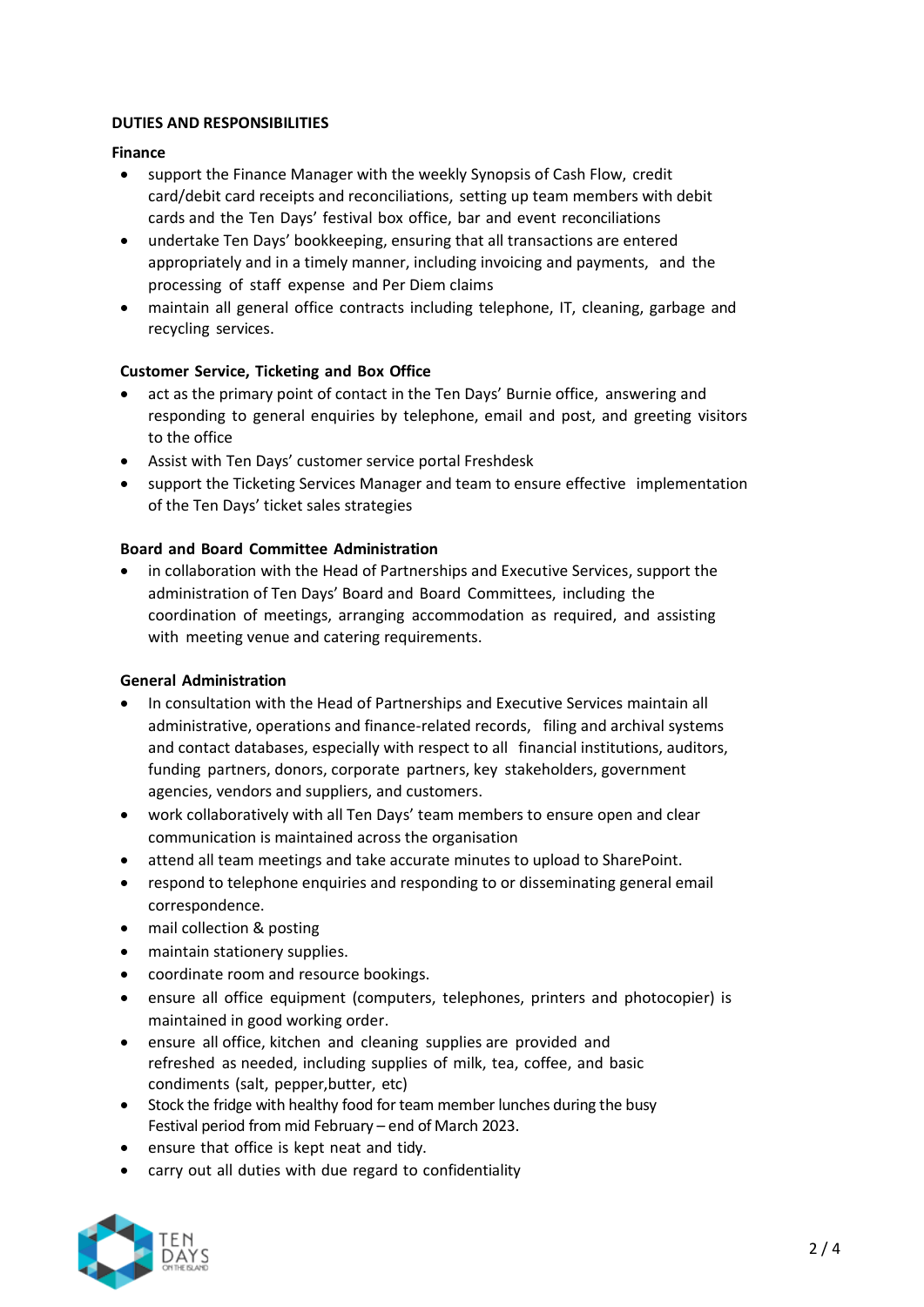- attend Ten Days' events and functions as required
- undertake any other tasks as reasonably requested by the Head of Partnerships & Executive Services.

## **SELECTION CRITERIA**

## **Essential**

- Interest in the arts and desire to be part of an energetic and collaborative team.
- Experience in working in an office environment.
- Working knowledge of Microsoft Word, Excel and Outlook
- High level attention to detail, accuracy and efficiency while multi-tasking effectively
- Excellent interpersonal skills and the capacity to work in a team environment
- Ability to use initiative when required and be self-motivated
- Driver's License

## **Desirable**

- Previous organisational experience within an arts festival environment
- Experience in using an electronic finance system and MYOB in particular
- Interest in the arts

# **KEY INFORMATION**

- This position is based at Ten Days' HQ in pataway/Burnie
- The successful candidate will be appointed to a fulltime contract commencing on Monday 11 July 2022 with remuneration and conditions to be negotiated
- The contract is modelled on and supports Ten Days' employment policies

# **WORK HEALTH & SAFETY, EQUAL OPPORTUNITY, DISCRIMINATION & HARASSMENT**

Ten Days on the Island is committed to high standards of performance concerning Occupational Health and Safety and Equal Employment Opportunity. All employees are expected to participate in maintaining safe working conditions and practices, as well as promoting and upholding the principle of fair and equitable access to employment and promotion, personal development and training and the elimination of workplace harassment and discrimination.

#### **WORK CONDITIONS**

The position is based in pataway/Burnie, lutruwita/Tasmania. Considerable intrastate travel will be required and there may be some requirement for interstate travel.

Normal hours of work will be 9 am to 5 pm with a daily lunch break of one hour; however, there will be times when considerable out-of-hours attendance will be needed. Hours of work will include weekend and on-call response during the lead up to and throughout the 2023 Festival and other Ten Days' events.